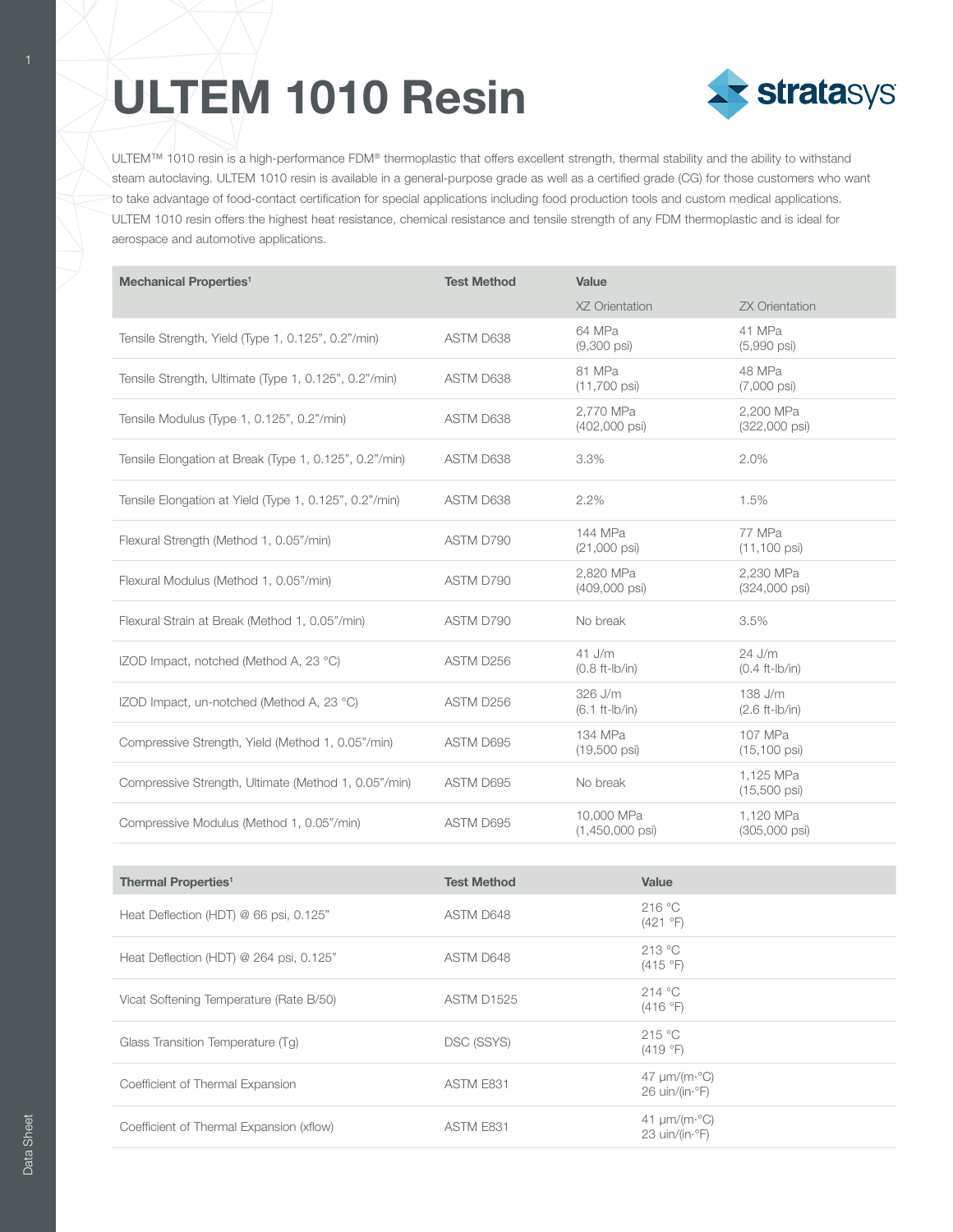## **ULTEM 1010 Resin**



| <b>Electrical Properties</b> | <b>Test Method</b>     | <b>Value Range</b>                                |
|------------------------------|------------------------|---------------------------------------------------|
| <b>Volume Resistivity</b>    | ASTM D257              | $1.0 \times 10^{14} - 8.96 \times 10^{15}$ ohm-cm |
| Dielectric Constant          | <b>ASTM D150-98</b>    | 2.67                                              |
| <b>Dissipation Factor</b>    | <b>ASTM D150-98</b>    | .001                                              |
| Dielectric Strength          | ASTM D149-09, Method A | 240 V/mil                                         |

| Other <sup>2</sup>                                | <b>Test Method</b>                   | Value                        |
|---------------------------------------------------|--------------------------------------|------------------------------|
| <b>Specific Gravity</b>                           | ASTM D792                            | 1.27                         |
| Oxygen Index                                      | <b>ASTM D2863</b>                    | 0.44                         |
| Vertical Burn                                     | FAR 25.853 (Test a (60s), passes at) | 4 seconds                    |
| OSU Total Heat Release (2 min test, . 060" thick) | FAR 25.853                           | $35.7$ kW min/m <sup>2</sup> |
| Food Safety Certification <sup>3</sup>            | <b>NSF 51</b>                        | Certified                    |
| Bio-Compatibility Certification <sup>3</sup>      | ISO 10993                            | Certified                    |

| <b>Burn Testing</b>             |                   |                           |
|---------------------------------|-------------------|---------------------------|
| Horizontal Burn (15 sec)        | 14 CFR/FAR 25.853 | Passed<br>$(.060"$ thick) |
| Vertical Burn (60 sec)          | 14 CFR/FAR 25.853 | Passed<br>$(.060"$ thick) |
| Vertical Burn (12 sec)          | 14 CFR/FAR 25.853 | Passed<br>$(.060"$ thick) |
| $45^\circ$ Ignition             | 14 CFR/FAR 25.853 | Passed<br>$(.060"$ thick) |
| Heat Release                    | 14 CFR/FAR 25.853 | Passed<br>$(.060"$ thick) |
| NBS Smoke Density (flaming)     | 14 CFR/FAR 25.853 | Passed<br>$(.060"$ thick) |
| NBS Smoke Density (non-flaming) | 14 CFR/FAR 25.853 | Passed<br>(.060" thick)   |